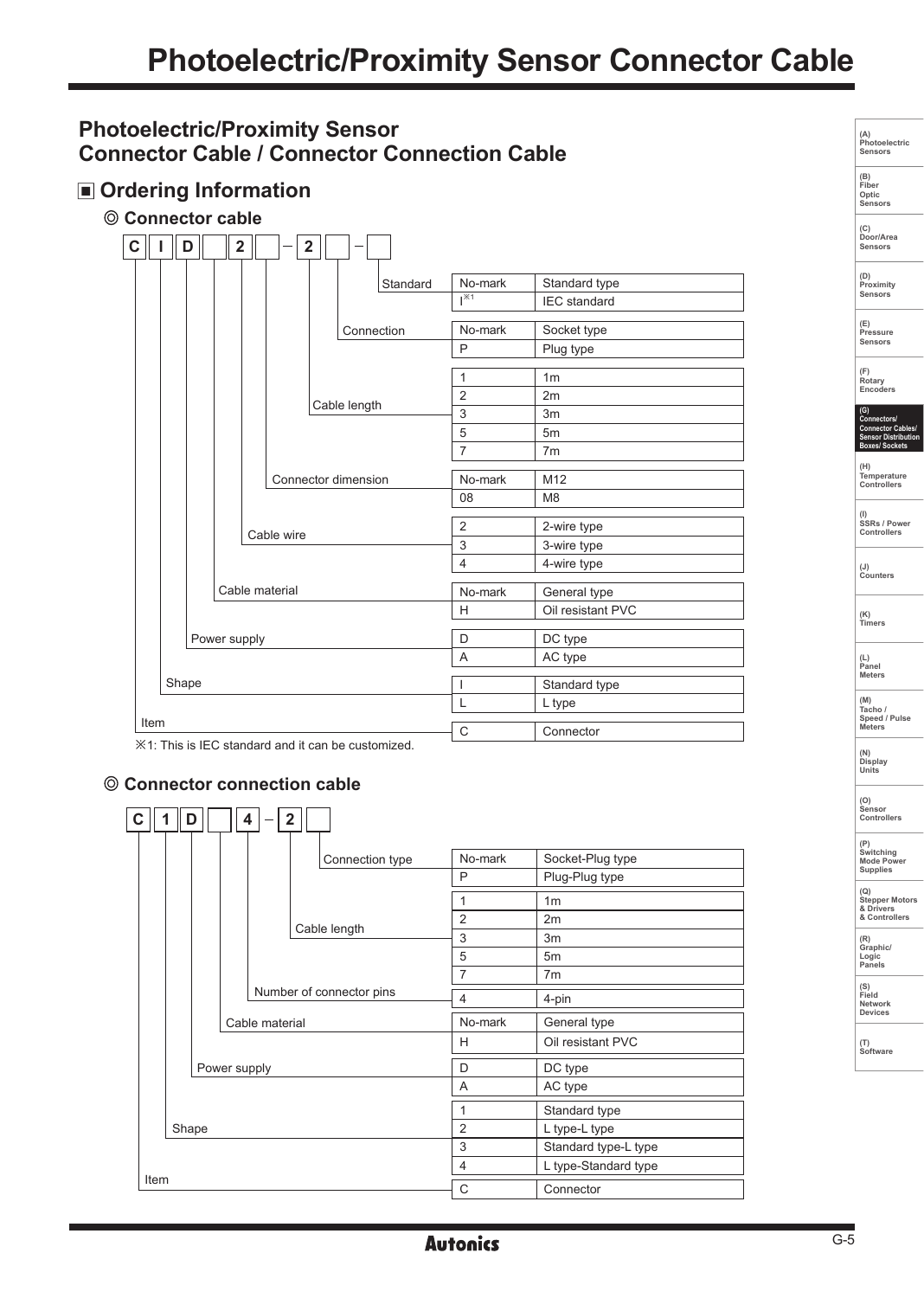#### **M12 Connector**



# **Example Connector Cable** Connector Connection Cable  **M12 Connector**



#### **M8 Connector (connector connection cable)**

| Appearance  |                    | Model    | Length         | Cable<br>material |
|-------------|--------------------|----------|----------------|-------------------|
|             | type<br>ocket<br>ၯ | CID408-2 | 2 <sub>m</sub> | <b>PVC</b>        |
| 4-wire type |                    | CID408-5 | 5 <sub>m</sub> |                   |
| ပိ          |                    | CLD408-2 | 2m             |                   |
|             |                    | CLD408-5 | 5 <sub>m</sub> |                   |

※1: This is IEC standard and it can be customized.

※Be careful of connection, because color is different when DC 4-wire connector cable is used for DC 2-wire sensor.

## **Specifications Of Connector Cable**

Ø5, 2/3/4-wire, 2m/3m/5m/7m (AWG22, core diameter: 0.08mm, number of cores: 60, insulator out diameter: Ø1.3mm) For, CIDH4/CLDH4, Ø6, 4-wire, 3m/5m (AWG22, core diameter: 0.08mm, number of cores: 60, insulator out diameter: Ø1.65mm)

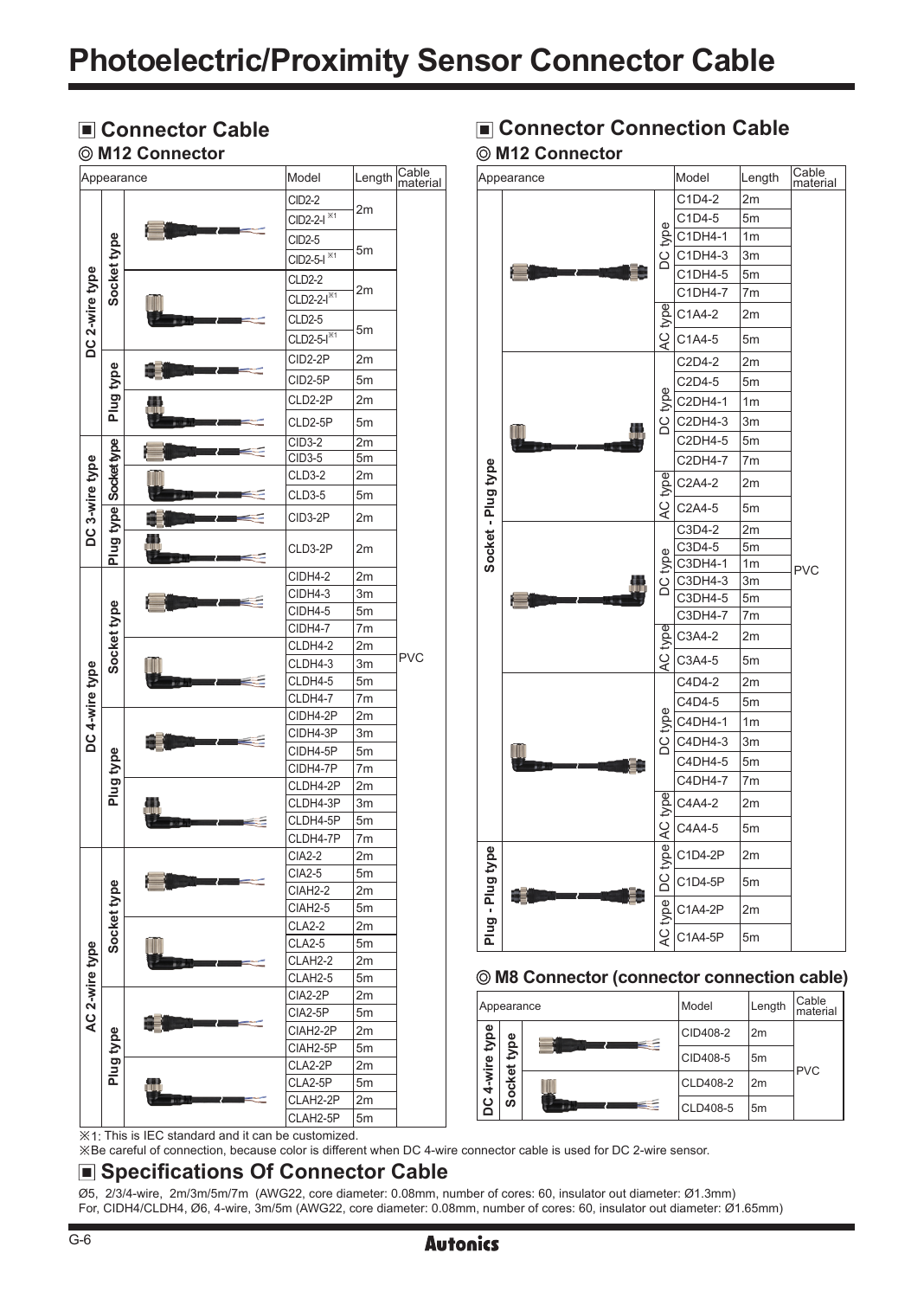# **Photoelectric/Proximity Sensor Connector Cable**



**Autonics**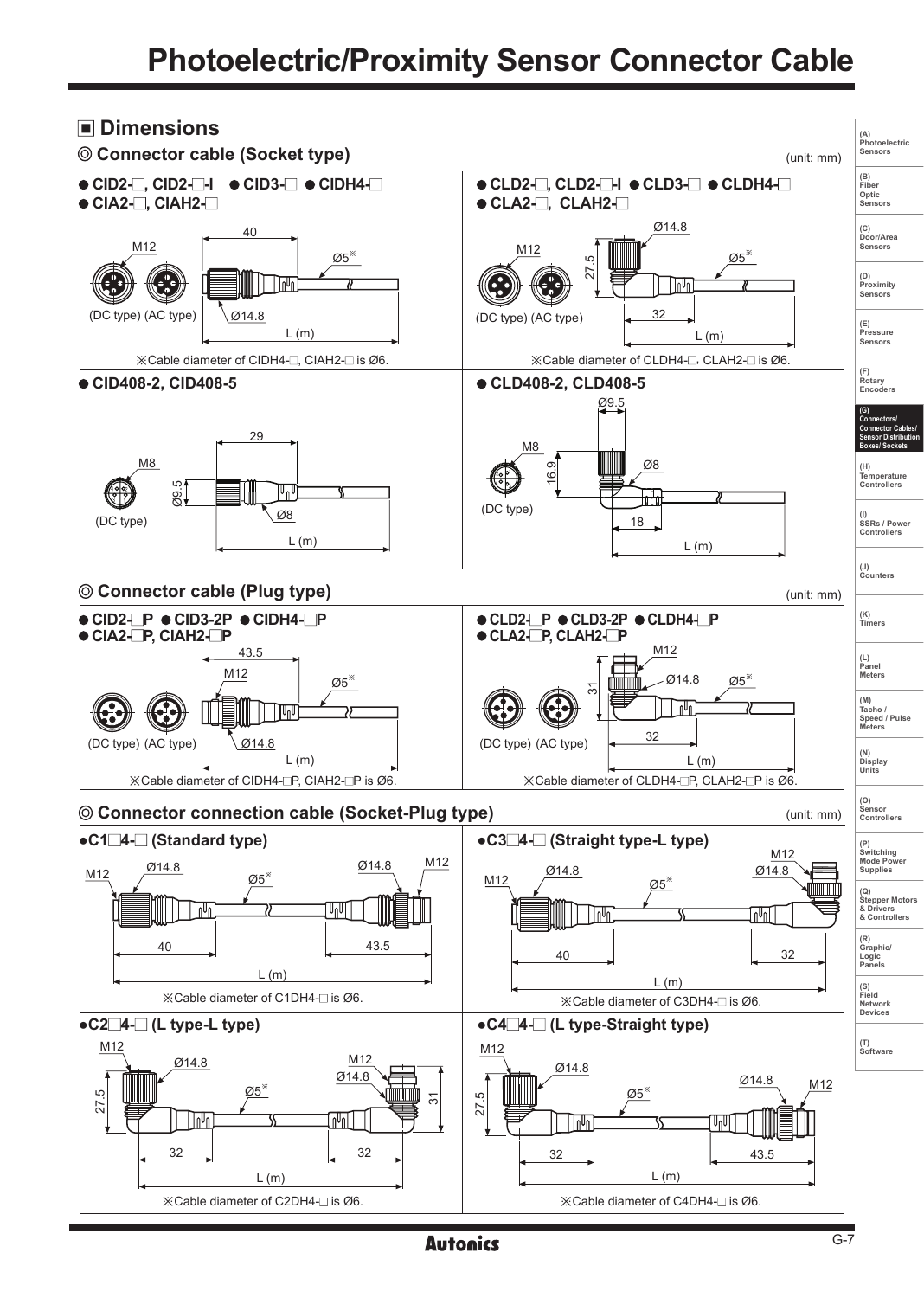### **Connector connection cable (Plug-Plug type)** (unit:mm)



# **Connections**





3 <del> </del> 4  $\sim$  4